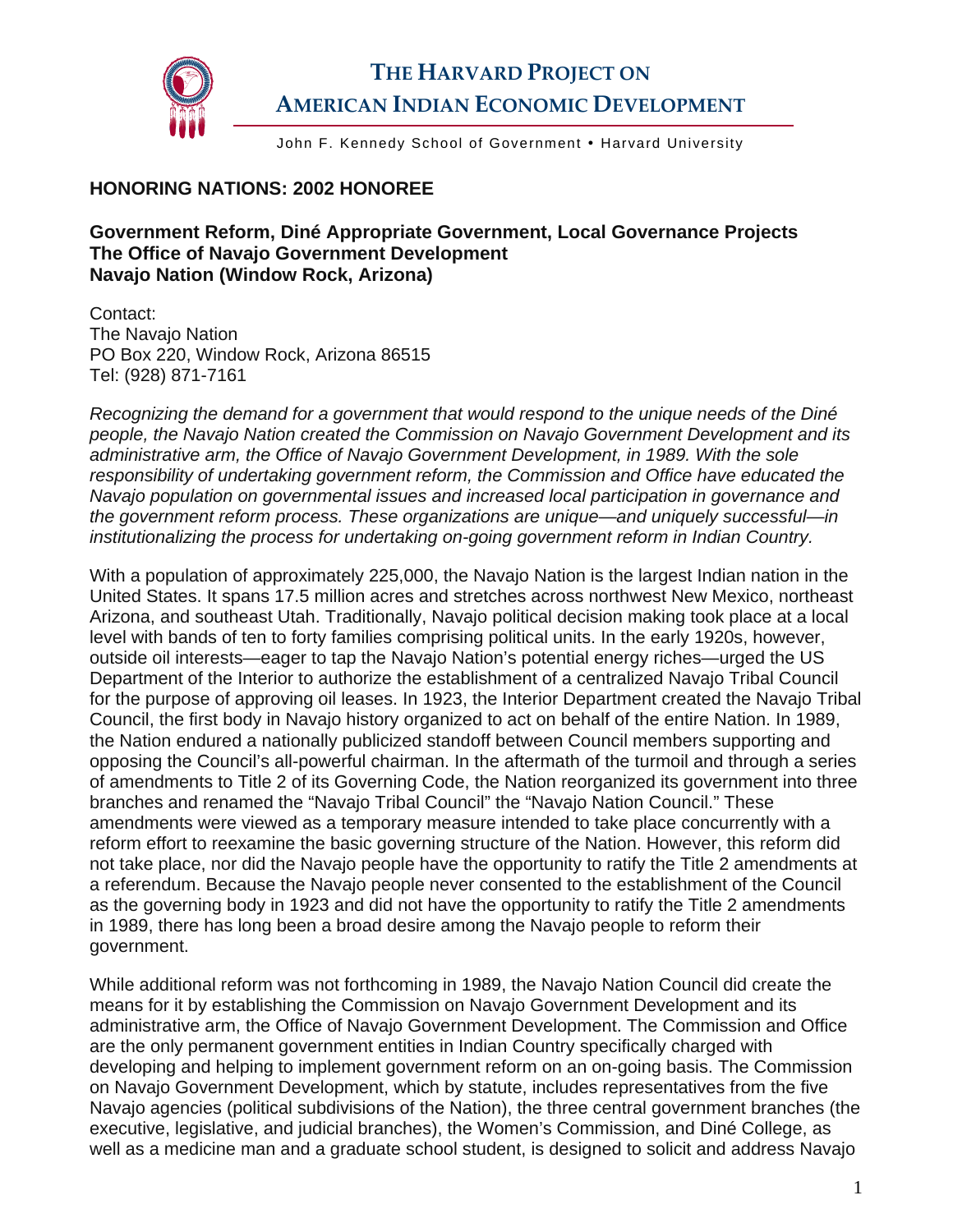attitudes towards government and government reform. All of the representatives are nominated by their respective entities and then confirmed by the Navajo Nation Council to serve a term of two years, with the exception of the medicine man and the five agency representatives, who serve terms of four years. The Office of Navajo Government Development, staffed by lawyers and policy professionals, is designed to implement the recommendations and advice of the Commission. Working with the Navajo people, the Commission and Office review and evaluate existing Navajo Nation government institutions and develop recommendations for government reforms for consideration and adoption by the Nation. Much of the Commission and Office's work is driven by grassroots outreach and information gathering efforts. To date, the groups' work has included reforms in executive branch policy, a review of the Navajo Nation Council's organization and procedure, a review of aspects of the Local Governance Act, and a Nation-wide convention and referendum on further changes to the Nation's Code. The comprehensiveness of this approach is unique in Indian Country.

Notably, the Commission and Office have been successful in working with the Navajo people to develop culturally appropriate government reforms. The Commission and Office were significantly involved in conceptualizing and drafting the Local Governance Act (LGA) of 1998, which devolves powers from the central Navajo Nation Council to local government units, the 110 chapters. The LGA allows chapters that are governance-certified by the Navajo Nation Council to acquire, sell, and lease property and issue property-use permits; enter into contracts for the provision of goods and services; enter into intergovernmental agreements with federal, state, and tribal entities; and adopt ordinances relating to land use planning, taxing, alternative governance models, and zoning. The Commission and Office's determination to return power to local government units as the Navajo people desired means not only that they worked for the passage of the LGA, but that they have assisted chapters in obtaining governance certification. Recognizing that many chapters had applied for certification but that several years after the Act's passage only a few had gained full LGA status, the Commission and Office sought and obtained grant funds to initiate the Land Use Planning component of the Act. The Land Use Planning Project allows chapters to hire Navajo consultants to develop land use plans, which will move them closer to governance certification. A majority of the plans will be complete by the end of fiscal year 2002.

While working with local chapters to implement the LGA, the Commission and Office discovered pervasive discontent with the Nation's central government, especially the Navajo Nation Council. Determined to transform this discontent into proposed amendments for central governmental reform, the Commission and Office initiated the Government Reform Project. Throughout 2001, the Commission and Office conducted a series of regional summits in order to solicit the input of the Navajo people on governmental reform. These summits were crucial in clarifying Navajo citizens' demands for a government consistent with their culture and tradition. In 2002, the Commission and Office organized this input into proposed amendments to the Navajo Nation Code and organized a convention to vote on the proposed amendments. Having formalized a process by which to elect convention delegates, the Commission and Office held the Statutory Reform Convention in May 2002. Delegates from 109 of the 110 chapters attended the Convention and approved twenty-nine proposed amendments. If adopted by the Navajo Nation Council, the amendments will result in a more effective and culturally appropriate Navajo government.

Two strategies have enabled the Commission on Navajo Government Development and the Office of Navajo Government Development to work towards a more culturally appropriate form of Navajo government that is free from federally imposed structures and regulations. First, the Commission and Office have actively involved the Navajo people in government reform. The Commission and Office continually work to educate the Navajo citizenry about the history, structure, and purpose of their government. They have published a highly readable and readily available brochure on tribal governance, Handbook on Navajo Nation Government, as well as a report, Engaging the Navajo People in the Process of Government Reform, which details the